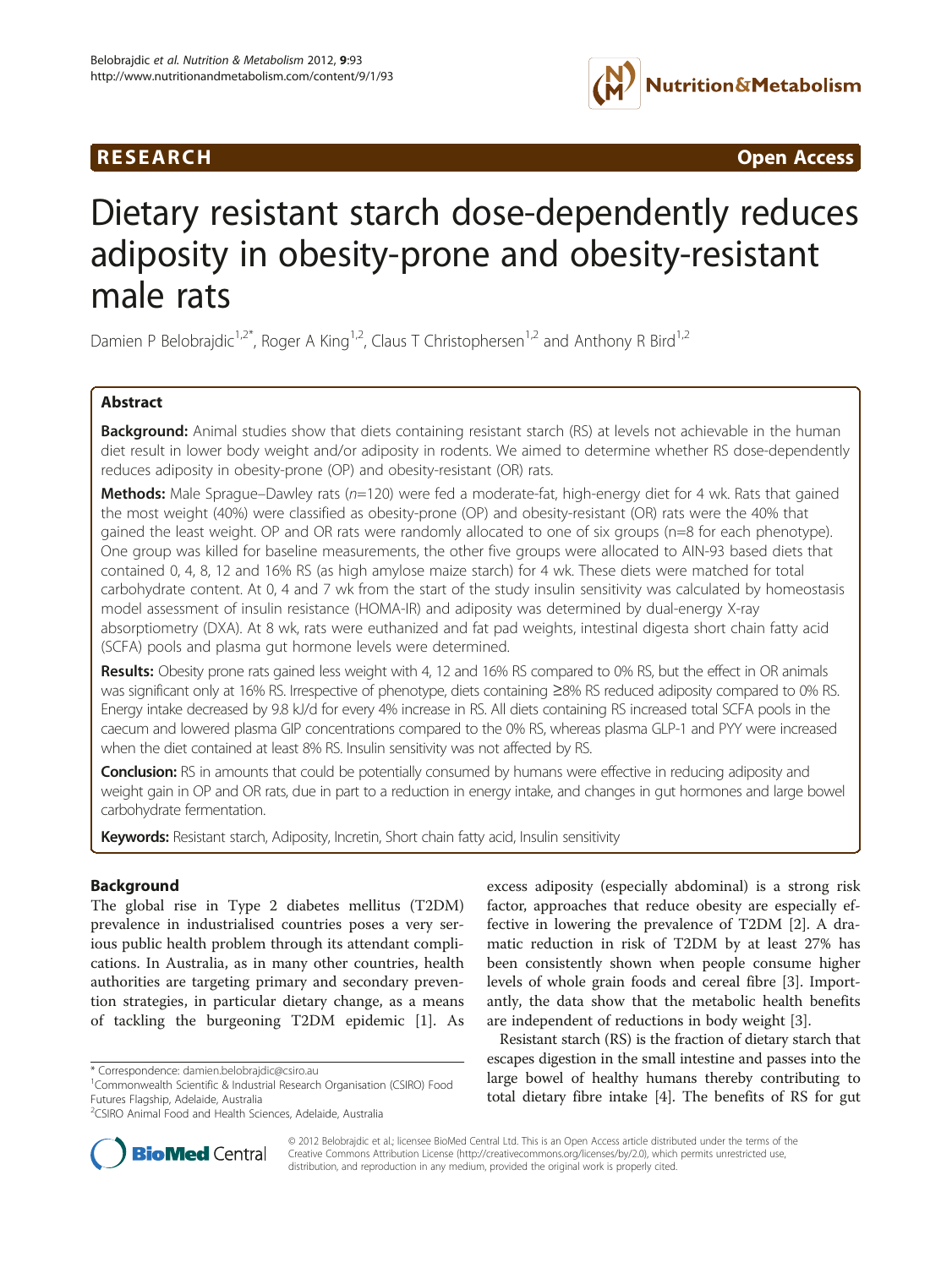health are well-established and are mediated largely through large bowel microbial fermentation products, specifically short chain fatty acid (SCFA) [[4\]](#page-9-0). Evidence for a promising role for this particular type of fibre in the prevention and management of T2DM is growing. RS can act directly by reducing the glycaemic impact of a food by displacing digestible carbohydrate [\[5](#page-9-0)], but other mechanisms seem to also contribute. Recently, Aziz et al. [[6](#page-9-0)] showed that in diet-induced obese rats, diets high in RS (as high-amylose maize starch; HAMS) reduced body weight gain (by 40%), fat pad weight and glycaemic response, and increased insulin sensitivity compared to a diet low in RS. Although these changes were dramatic they were achieved at levels of RS that are not readily achievable in the human diet. We have shown previously that moderate to high levels of RS (as 20% HAMS providing 6% RS) reduced the body weight of healthy non-obese rats compared to those fed a low-amylose control diet [[7](#page-9-0)]. A study by Higgins et al. [\[8\]](#page-9-0) also showed that a diet containing 13% HAMS reduced adiposity but not weight regain in dietinduced obese rats. Because dietary intakes of RS in industrialised countries are low, it is important to establish minimal levels of RS that elicit favourable metabolic effects in obese and non-obese animals to assist in identifying appropriate levels for human intervention trials.

This study aimed to determine whether there is a dose-dependency or threshold effect of RS intake (as HAMS) on body weight gain, adiposity and insulin sensitivity in both obesity prone (OP) and obesity resistant (OR) rats. The diet-induced obese rat model mimics closely the major changes seen in obese humans, in particular whereby only a subset of the animals develop insulin resistance and dyslipidemia [[9\]](#page-9-0). The secondary aims were to determine if RS fermentation in the large bowel is associated with changes in plasma gut hormone levels and whether they correlate with adiposity.

# Methods

# Rats and diets

Nine wk old, male Sprague–Dawley rats (Mean ± SE, 319 ± 5 g, n=120), were obtained from the Animal Resource Centre, Western Australia. Rats were housed in groups of 3–4 rats in wire-bottomed cages in a room with controlled heating and lighting (23°C with a 12-h light/dark cycle) and had free access to food and water. After arrival, the rats were adapted to a non-purified commercial diet for 1 wk. All procedures involving animals were approved by the Commonwealth Scientific and Industrial Research Organisation Food and Nutritional Sciences Animal Ethics Committee.

# Pre resistant starch intervention

The rats were provided with a modified AIN-93G diet [\[10](#page-9-0)] that contained a moderate amount of fat for 4 wk to induce obesity (Table 1). After 3 wk the 40% of rats that had gained

the most weight were classified as OP and the 40% of rats that gained the least weight were classified as OR. After another week, 16 rats were randomly selected (Baseline group containing OP  $(n=8)$  and OR  $(n=8)$  rats) for baseline measurements of body composition and intestinal digesta. The remaining rats were allocated randomly to one of five dietary treatment groups containing equal numbers  $(n=8)$  of OP and OR rats.

#### Resistant starch intervention

The diets were based on AIN-93G formulation [\[10](#page-9-0)] and contained increasing levels of HAMS (1043 National Starch, Sydney, Australia) a type 2 RS (RS2) (Table 1). The HAMS contained 91 g total starch, 8 g moisture, 0.2 g fat and 0.8 g protein per 100 g. A low-amylose maize starch (Avon maize starch, New Zealand Starch, Auckland, NZ) was used to balance starch levels in the diet and contained 87 g total starch, 0.7 g resistant starch, 11.9 g moisture, 0.1 g fat and 0.3 g protein per 100g. Rats had free access to the powdered diets which were fed for 4 wk. The amounts of RS in the diets as fed were 0, 4, 8, 12 and 16  $g/100$  g of diet. These levels are based on HAMS containing 30% RS as determined previously by us in pig and human studies [[12,13](#page-9-0)].

At 0, 4 and 7 wk of the study the rats were deprived of feed overnight (12 h) and anaesthetised using 40 mg/kg Zoletil (Virvac, Sydney, Australia). Blood was taken from a tail vein to determine glucose and insulin

|  | Table 1 Composition of the diet (as fed) |  |  |  |
|--|------------------------------------------|--|--|--|
|--|------------------------------------------|--|--|--|

|                                  | Moderate fat |          | Resistant starch |          |          |      |  |  |
|----------------------------------|--------------|----------|------------------|----------|----------|------|--|--|
|                                  |              | 0%       | 4%               | 8%       | 12%      | 16%  |  |  |
| Ingredients, g/kg                |              |          |                  |          |          |      |  |  |
| LAMS $1$                         | 215          | 530      | 400              | 270      | 130      | 0    |  |  |
| HAMS $2$                         | 0            | 0        | 130              | 260      | 400      | 530  |  |  |
| Casein                           | 190          | 200      | 200              | 200      | 200      | 200  |  |  |
| Maltodextrin10                   | 75           | $\Omega$ | $\Omega$         | $\Omega$ | $\Omega$ | 0    |  |  |
| Sucrose                          | 290          | 100      | 100              | 100      | 100      | 100  |  |  |
| Anhydrous milk fat 3             | 44.2         | 0        | 0                | 0        | 0        | 0    |  |  |
| Sunflower seed oil               | 118          | 70       | 70               | 70       | 70       | 70   |  |  |
| Wheat bran                       | 0            | 50       | 50               | 50       | 50       | 50   |  |  |
| a-cellulose                      | 30           | $\Omega$ | 0                | 0        | 0        | 0    |  |  |
| Vitamins <sup>4</sup>            | 11           | 10       | 10               | 10       | 10       | 10   |  |  |
| Minerals <sup>4</sup>            | 40           | 35       | 35               | 35       | 35       | 35   |  |  |
| L-cystine                        | 3            | 3        | 3                | 3        | 3        | 3    |  |  |
| Choline bitartrate               | 2.5          | 2.5      | 2.5              | 2.5      | 2.5      | 2.5  |  |  |
| Energy <sup>5</sup> , kJ/g       | 17.9         | 15.7     | 15.1             | 14.5     | 13.8     | 13.2 |  |  |
| $1.000$ low amiless mains starsh |              |          |                  |          |          |      |  |  |

LAMS, low amylose maize starch.

<sup>2</sup> HAMS, high amylose maize starch was 1043 (National Starch, Australia), type 2 RS (RS2), composition per 100 g; 91 g total starch, 30 g resistant starch, 10.8

g moisture, 0.2 g fat, 0.8 g protein. 3 Anhydrous milk fat, 99.9% fat (Fonterra, Mount Waverley, Australia).

<sup>4</sup> Vitamin and mineral mix AIN-93G [[10\]](#page-9-0).<br><sup>5</sup> Energy content of the diets was calculated based on energy values provided by the manufacturer for individual ingredients. An energy value of 10.45 kJ was used for HAMS [\[11](#page-9-0)], as referred to by Aziz et al. [\[6\]](#page-9-0).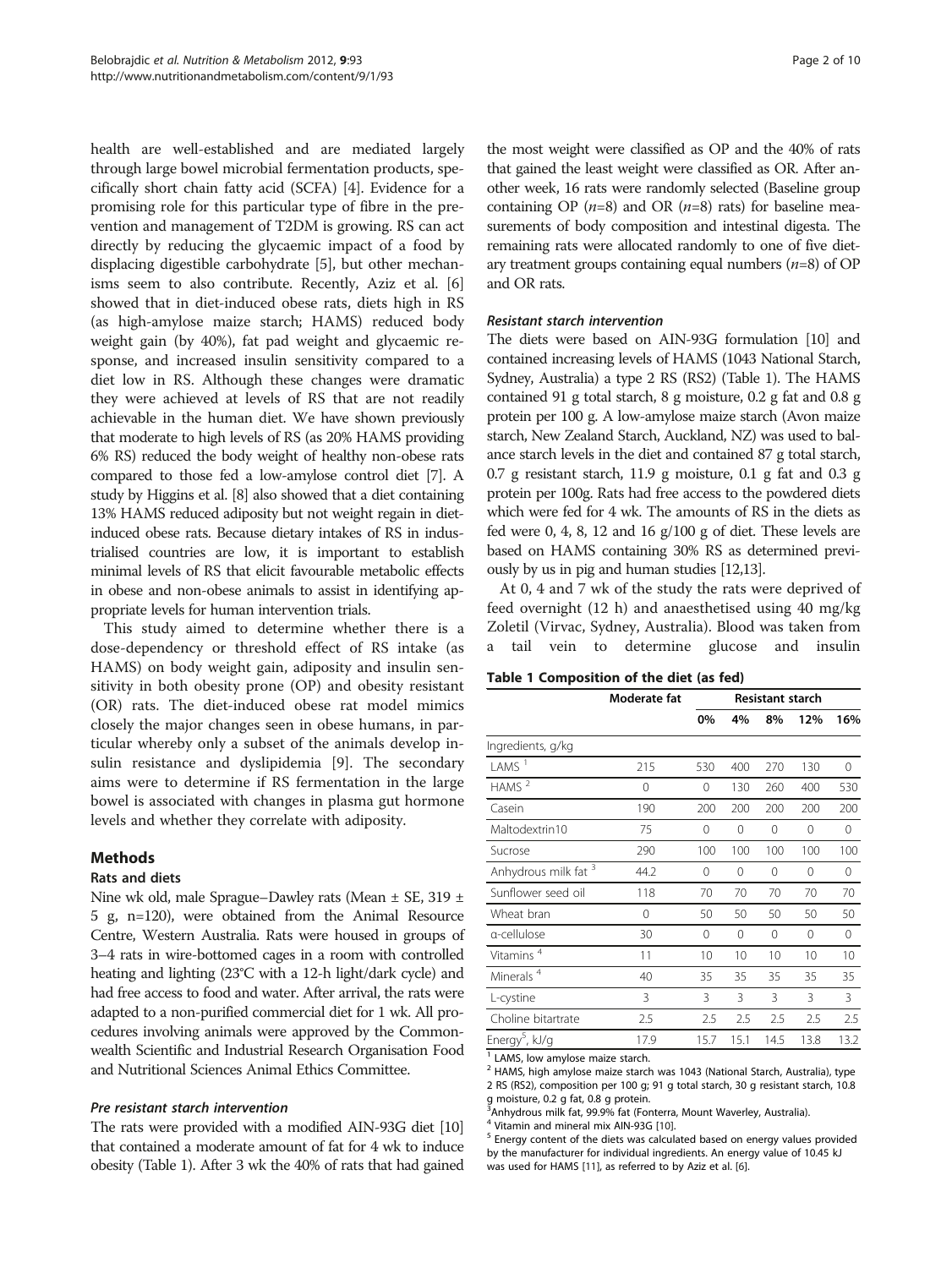concentrations and body composition analysis was conducted by dual energy X-ray absorptiometry (DXA); Lunar Prodigy with Encore 2007 software version 11.40.004 (GE Medical Systems, Madison, WI). A whole body scan was performed to measure body weight, bone mineral content, body fat and lean mass. Body weight, measured by DXA as the sum of lean mass, fat and bone mineral content, was  $1.1 \pm 0.1\%$  (n=120) lower than body weight measured gravimetrically.

At 2 and 6 wk of the study, diet intake was measured by isolating rats in individual cages for 48 h. The amount of diet remaining at 24 and 48 h was weighed and average daily diet intake calculated. Average daily gross energy intake was calculated by multiplying the average daily diet intake by the energy density of the diet. The amount of RS in grams consumed by each rat per day for each diet was calculated by multiplying the average daily food intake (in g) for each rat by the amount of RS in the diet (in g per g). In the final week of the study faecal samples were collected from rats immediately after defecation and promptly frozen at −20°C for fat analysis.

At the conclusion of the study rats were anesthetised with 5% isoflurane in oxygen. Blood was collected from the abdominal aorta, processed after 30 min to obtain EDTA plasma and stored at −80°C until analysed. The major organs and adipose tissue, including mesenteric, epididymal, retroperitoneal and inguinal fat were removed and weighed. Visceral weight was reported as the sum of mesenteric, epididymal and retroperitoneal fat pad weights. The caecum and colon were weighed separately and their contents removed and weighed. The pH of the digesta was determined (Activon, Melbourne, Australia) and samples stored at −20°C for SCFA analysis. The weight of the full caecum was used to correct final body weight and weight gain, as described previously [\[6](#page-9-0)], in order to account for the increase in caecal tissue and digesta mass with increasing RS in the diet.

#### Blood biochemistry

Plasma glucose, triglyceride and total cholesterol concentrations were measured using standard Roche enzymatic kits (Roche Diagnostics Co) and plasma non-esterified fatty acids (NEFA) were measured using a Randox kit. Assays were conducted using a BM/Hitachi 902 Automatic Analyzer. Fasting plasma insulin and non-fasted GLP-1 (total) were analysed by ELISA (Millipore).

The concentrations of insulin, GIP, PYY and leptin in non-fasted plasma collected at necropsy were determined using a rat gut hormone multiplex kit (Millipore, St. Charles, MO) according to manufacturer's instructions. Multianalyte profiling was performed on the Qiagen Liqui-Chip 200 Workstation and fluorescence data were analysed by using the Qiagen LiquiChip Analyzer Software (version 1.0.5). A sub-set of samples from each dietary treatment group (n=8) were analysed in one run on one plate and the mean intra-assay variability ranged from 8 to 14%.

The homeostasis model assessment of insulin resistance (HOMA-IR) was calculated from fasting glucose and insulin levels and applying the following formula that has been validated for use in rats  $[14]$ . HOMA-IR = (fasting plasma glucose mg/dL x fasting plasma insulin μU/mL)/2,430).

#### Digesta and liver analyses

Faecal and caecal contents were distilled and analysed for SCFA by gas chromatography, as described previously [\[15](#page-9-0)]. The total SCFA levels reported were the sum of the major (acetate, propionate and butyrate) and minor SCFA (isobutyric, isovaleric, valeric and caproic).

The fat content of liver and faeces was extracted by the modified method of Folch et al. [\[16](#page-9-0)]. In brief, approximately 1 g of liver tissue and 0.5 g faeces were freeze dried for 24 h then ground to a fine powder using a mortar and pestle. The powder was acidified with 25% HCl, homogenised and then extracted twice using 2:1 chloroform:methanol. The extracts were dried under nitrogen and weighed. Liver fat was expressed as a percentage of liver weight. Daily faecal fat excretion was calculated by multiplying the percentage of faecal fat by the daily faecal wet weight excreted in 24 h.

#### Statistical analyses

The data are presented as the arithmetic mean and SEM for each treatment group. Growth rate, body composition data (as measured by DXA), and fasting glucose data obtained during the pre-RS treatment phase and the RS intervention were assessed using a repeated measures 2-way ANOVA. For the RS intervention, the data were analysed as a randomised complete block design with 2 x 5 factorial treatment structure using a 2-way ANOVA. Change in fat pad weights and total body fat mass were analysed using energy intake as a covariate. Significant interactions between RS and phenotype were analysed using pair-wise comparisons of simple main effects and applying a Bonferroni adjustment for multiple comparisons. In the absence of an interaction, difference between treatments was assessed by a Tukey's post-hoc test. Standard multiple regression analysis was used to estimate correlations between variables and energy intake data were analysed by standard linear regression. These analyses were performed using SPSS version 18.0 (SPSS Inc., Chicago Il USA). A value of  $P < 0.05$ was taken as the criterion of significance.

# Results

# Pre resistant starch intervention

Prior to commencing the moderate fat diet OP rats were heavier than OR rats  $(P<0.01)$  (Table [2\)](#page-3-0). Thereafter, OP rats gained 7% more weight  $(P<0.0001)$  and 1.6% more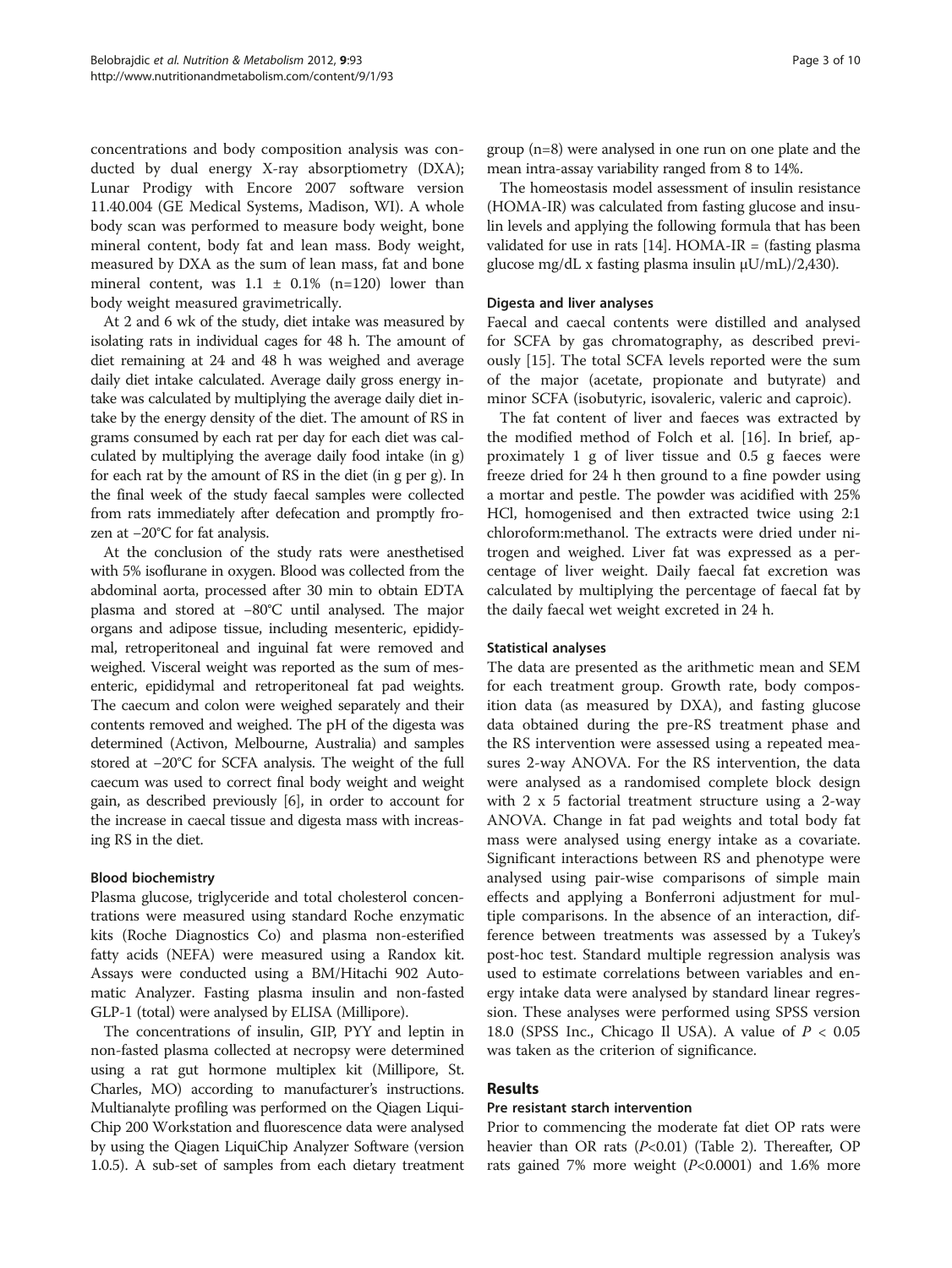<span id="page-3-0"></span>total fat mass  $(P<0.01)$  in comparison to OR rats (Table 2). OP rats also consumed more food (OP; 22.2 ± 0.4, OR; 19.8  $\pm$  0.3 g/d, P<0.0001) and energy per d (OP; 399  $\pm$  7, OR;  $355 \pm 6$  kJ/d, P=0.0001) in comparison to the OR rats. However, fasting blood glucose and insulin levels, and insulin resistance, were all similar for both OP and OR rats after consuming the moderate fat diet for 4 wk (Table 2).

#### Resistant starch intervention

#### Diet, gross energy and RS intakes

The OP rats in comparison to OR rats consumed more food (OP;  $25.5 \pm 0.5$ , OR;  $23.9 \pm 0.3$  g/d,  $P<0.05$ ) and energy per d (OP;  $368 \pm 8$ , OR;  $345 \pm 6$  kJ/d, P=0.05). The level of RS in the diet tended  $(P=0.076)$  to reduce energy intake (Table [3](#page-4-0)). However, linear regression analysis showed that for every 4% increase in the amount of RS in the diet, energy intake decreased by 9.8 kJ/d  $(P < 0.01)$ . Average RS intakes were 0, 1.2, 2.5, 3.9 and 5.0 g/d for 0, 4, 8, 12 and 16% RS diets respectively.

#### Body weight and composition

The effect of RS on body weight gain was dependent on phenotype  $(P<0.05)$  (Figure [1](#page-4-0)). For OP rats, the addition of 4%, 12% or 16% RS to the diet reduced weight gain in comparison to the 0% RS diet, whereas in OR rats, weight gain was only reduced by the 16% RS diet (Figure [1\)](#page-4-0). RS did not affect final body weight independent of the obesity phenotype (Table [3\)](#page-4-0). However, there was a trend for RS to lower final body weight corrected for caecum full weight (P=0.06) (Table [3](#page-4-0)). Final body weight and corrected final body weight were higher for the OP animals in comparison to OR animals (Table [3](#page-4-0)).

The RS diets lowered adiposity regardless of whether animals were OP or OR. After 3 wk, a minimum of 8% RS reduced total body fat in comparison to the 0% RS fed rats (Figure [2](#page-5-0)). At 4 wk, there was less visceral fat in rats on diets containing 8% or more RS (Figure [3](#page-6-0)). This reduction in visceral fat mass was similar for all visceral fat sites including mesenteric fat, epididymal fat and retroperitoneal fat (data

not shown). Visceral fat mass was also greater in OP (4.7 ± 0.2% body weight) than OR rats  $(3.8 \pm 0.1\%)$  body weight) (P<0.0001). Inguinal fat mass was reduced by diets containing 4% or higher RS in comparison to the 0% RS group (Figure [3](#page-6-0)). In addition, these effects of RS on reducing total body fat, and visceral and subcutaneous fat depots were maintained even when energy intake was included as a covariate.

After 4 wk on the RS diets, rats fed 8% or more RS had visceral and subcutaneous fat contents similar to the baseline rats (visceral fat,  $3.9 \pm 0.2\%$  body weight and subcutaneous fat  $0.7 \pm 0.06\%$  body weight). In comparison to the baseline group, the 0 and 4% RS group accumulated more visceral (0% RS, 62%, P<0.0001; 4% RS, 37%, P<0.01) and subcutaneous fat (0% RS, 67%, P<0.0001, 4% RS, 19%, P<0.0001).

Lean tissue as a percentage of body weight was not affected by the amount of RS added to the diets (data not shown). Lean tissue of OR (11.8  $\pm$  0.7%) and OP rats (12.3 ± 0.7%) increased by similar amounts during the RS intervention.

RS affected liver weight, independent of obesity phenotype. Liver weights of rats fed  $8\%$  ( $P<0.05$ ) and  $16\%$  RS (P<0.0001) were lighter than those of the 0% RS group (Table [3\)](#page-4-0). Hepatic lipid content was higher for OP rats in comparison to OR rats, but was not affected by the amount of RS in the diet (Table [3](#page-4-0)). However, the livers of rats fed  $\geq$  0% RS tended to contain less lipid (6.5  $\pm$  0.2%) than the baseline group  $(7.6 \pm 0.3\%)$  (P=0.06). RS content of the diet did not affect heart weight, spleen weight or kidney weight (data not shown).

# Large bowel variables

The 4% RS group in comparison to the 0% RS group increased colonic digesta weight, total SCFA pools and pH (Table [4\)](#page-7-0). In addition, the inclusion of a minimum of 8% RS in the diet increased a number of general bowel health endpoints, including caecal total SCFA pools, caecal digesta weight and faecal output in comparison to the 0% RS diet

Table 2 Change in body weight gain, body composition and serum biochemistry of obesity-prone and obesityresistant rats after 4 wk on a moderate fat diet

|                                         |                   | <b>Obesity resistant</b> |                           | Obesity prone   |                  |                           |  |
|-----------------------------------------|-------------------|--------------------------|---------------------------|-----------------|------------------|---------------------------|--|
|                                         | wk $01$           | wk $4^1$                 | $\Delta$ (%) <sup>2</sup> | wk $01$         | wk $41$          | $\Delta$ (%) <sup>2</sup> |  |
| Body weight, q                          | $297 + 4$         | $366 + 5$                | 26                        | $322 + 4$       | $427 + 5$        | $33***$                   |  |
| Fat mass, %                             | $5.8 \pm 0.3$     | $10.5 + 0.5$             | 4.7                       | $7.0 + 0.3$     | $13.3 \pm 0.6$   | $6.3*$                    |  |
| Bone mineral density, g/cm <sup>3</sup> | $0.183 \pm 0.001$ | $0.207 + 0.001$          | 13.6                      | $0.185 + 0.001$ | $0.216 + 0.0001$ | $17.4***$                 |  |
| Fasting glucose, mmol/L                 | $5.3 \pm 0.1$     | $6.3 \pm 0.1$            | 20                        | $5.5 + 0.1$     | $6.4 + 0.1$      | 18                        |  |
| Fasting insulin <sup>3</sup> , pmol/L   | $94 + 27$         | $267 + 48$               | 210                       | $141 \pm 32$    | $344 \pm 56$     | 250                       |  |
| $HOMA-IR3$                              | $0.5 + 0.1$       | $1.8 + 0.3$              | 300                       | $0.9 + 0.2$     | $2.5 + 0.5$      | 280                       |  |

<sup>1</sup> n=48 obesity-resistant, n=48 obesity-prone.<br><sup>2</sup> Percent change from 0 to 4 wk. Significant difference between obesity-resistant and obesity-prone rats is denoted by \* P < 0.05, \*\* P < 0.0001.<br><sup>3</sup> Fasting insulin and H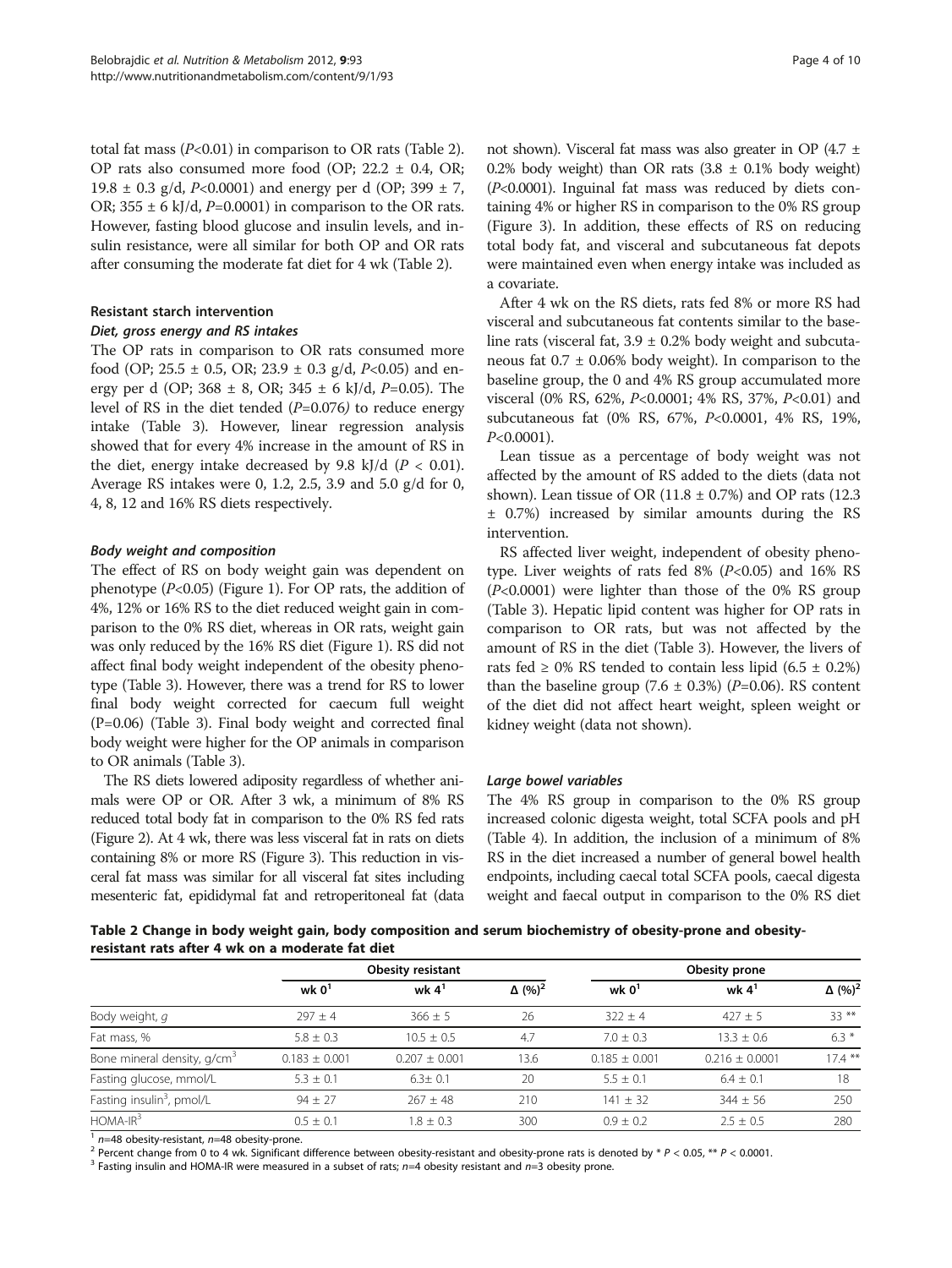|                                                  | Resistant starch (RS), % of diet weight |                                                 |                             |                                             |             | Main Effects (P-value) |                     |                          |
|--------------------------------------------------|-----------------------------------------|-------------------------------------------------|-----------------------------|---------------------------------------------|-------------|------------------------|---------------------|--------------------------|
|                                                  | 0%                                      | 4%                                              | 8%                          | 12%                                         | 16%         | <b>RS</b>              |                     | Phenotype RS x Phenotype |
| Gross energy intake <sup>2,3</sup> , $kJ/d$      | $378 \pm 12$                            | $364 + 7$                                       | $355 + 12$                  | $345 + 12$                                  | $338 + 10$  | 0.076                  | 0.018'              | 0.857                    |
| Final body weight <sup>2,4</sup> , q             | $485 \pm 15$                            | $465 + 12$                                      | $445 + 18$                  | $474 + 11$                                  | $461 + 14$  | 0.136                  | 0.0001 <sup>8</sup> | 0.692                    |
| Final body weight corrected <sup>2,4,5</sup> , q | $483 \pm 15$                            | $462 \pm 12$                                    | $437 + 18$                  | $467 + 12$                                  | $449 + 13$  | 0.06                   | 0.0001 <sup>9</sup> | 0.724                    |
| Liver wt <sup>2,4</sup> , %BW                    |                                         | $3.19 \pm 0.08$ ° 3.15 $\pm$ 0.03 <sup>bc</sup> | $3.02 + 0.05$ <sup>ab</sup> | $3.04 + 0.05$ bc $2.83 + 0.07$ <sup>a</sup> |             | 0.0001                 | 0.126               | 0.056                    |
| Liver fat content <sup>6</sup> , %               | $6.4 \pm 0.4$                           | $64 + 03$                                       | $6.3 \pm 0.1$               | $6.5 \pm 0.4$                               | $6.6 + 0.4$ | 0.764                  | $0.010^{10}$        | 0.613                    |

<span id="page-4-0"></span>Table 3 Diet and energy intakes, body weight, liver weight and fat content of obesity-prone and obesity-resistant rats consuming diets with different levels of resistant starch<sup>1</sup>

<sup>1</sup> Values are means ± SEM. Labelled means without a common letter differ,  $P < 0.05$ .<br>
<sup>2</sup> n=8 obesity-prone and n=8 obesity-resistant rats.<br>
<sup>3</sup> Measured after rats were fed the RS diets for 2 wk.

<sup>4</sup> Measured after rats were fed the RS diets for 4 wk.

<sup>5</sup> Final body weight corrected = body weight – full caecum weight.<br><sup>6</sup> n=8 (n=4 obesity-prone and n=4 obesity-resistant rats per group).

<sup>7</sup> Obesity-prone 368  $\pm$  8 kJ/d, Obesity-resistant 345  $\pm$  6 kJ/d.

 $8$  Obesity-prone 502  $\pm$  7 g, Obesity-resistant 445  $\pm$  6 g.

<sup>9</sup> Obesity-prone 497  $\pm$  7 g, Obesity-resistant 441  $\pm$  6 g.

<sup>10</sup> Obesity-prone 7.0  $\pm$  0.2%, Obesity-resistant 6.1  $\pm$  0.2%.

(Table [4\)](#page-7-0). The changes in caecal digesta weight in response to the level of RS in the diet were also dependent on phenotype. In OR rats caecal digesta weight reached a maximal level with 12% RS whereas in OP rats caecal digesta weight was maximal at the highest level of RS (16%) (Table [4](#page-7-0)).

The amount of fat excreted in faeces was not affected by the addition of RS to the diet or the obesity phenotype (Table [4](#page-7-0)).

#### Insulin sensitivity, lipids and gut hormones

The amount of RS in the diet or obesity phenotype did not affect fasting plasma levels of glucose or insulin, or insulin resistance as determined by HOMA-IR ([Additional file 1:](#page-8-0) [Table S1](#page-8-0)).

The inclusion of 8% RS or more in the diet reduced plasma triglyceride and total cholesterol concentrations in comparison to the 0% RS group (Table [5\)](#page-7-0). Plasma leptin concentration was higher in OP than OR rats ( $P < 0.05$ )

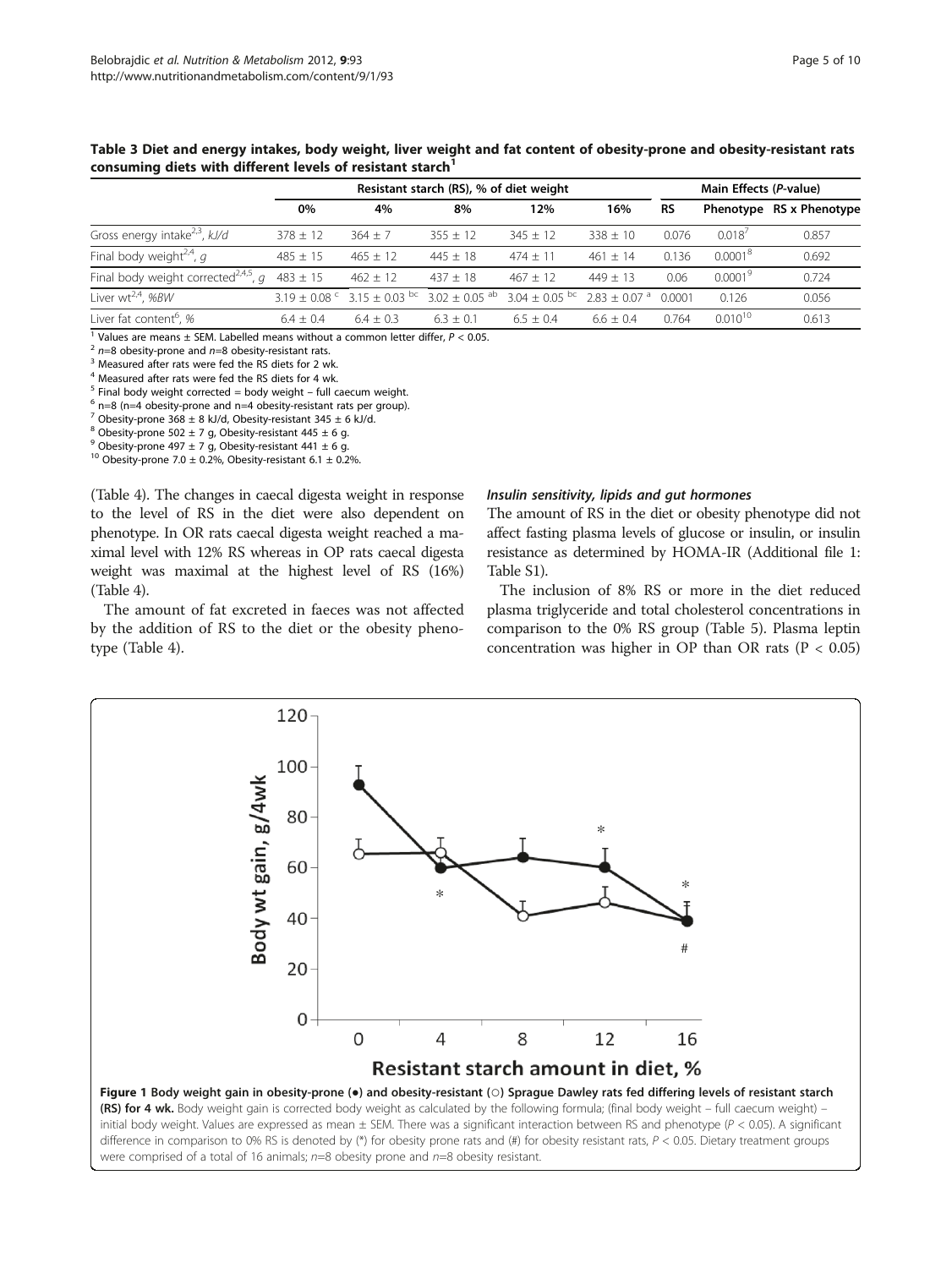<span id="page-5-0"></span>

and was reduced when the diet contained 8% and 16% RS  $(P < 0.05)$  (Table [5\)](#page-7-0). The addition of RS to the diets did not affect plasma NEFA concentration.

Plasma gut hormone concentrations were affected by the level of RS in the diet, but unaffected by phenotype (Table [5](#page-7-0)). GLP-1 and PYY increased when a minimum of 8% RS was included in the diet ( $P < 0.05$ ) whereas GIP concentration was lower for all diets containing added RS (P < 0.05) (Table [5](#page-7-0)). Caecal digesta SCFA pools were associated with concentrations of plasma GLP-1 (r=0.317, n=38,  $P < 0.005$ ) and PYY (r=0.433, both n=38,  $P < 0.005$ ) and inversely associated with plasma GIP (r=−0.538, n=37,  $P < 0.001$ ). Plasma GLP-1 and PYY were inversely associated with total body fat mass (GLP-1; r=−0.396, n=39, P<0.01, PYY; r=−0.421, n=39,  $P < 0.01$ ) and visceral fat mass (GLP-1; r=−0.428, n=39, P < 0.01, PYY; r=−0.438, n=39,  $P < 0.01$ ). PYY was inversely associated with subcutaneous fat mass (r=−0.308, n=38, P < 0.036), but GLP-1 was not (r=−0.224, n=36,  $P = 0.098$ ).

#### **Discussion**

Animal studies consistently show that diets containing high levels of RS (16%) reduce body weight gain and/or adiposity in rodents [[6,17,18](#page-9-0)]. Moderate levels of RS (4-6%) also reduced weight gain in healthy rats [[7](#page-9-0)] and adiposity during weight regain in obese rats [\[8\]](#page-9-0). However, the effects of

moderate to high RS levels in the diet on adiposity and weight gain have not been examined in OP or OR rodents without prior exposure to a weight loss diet. The present study demonstrated clearly that dietary RS reduced body weight gain, although not final body weight, and that the effect was dependent on the level of RS in the diet and on the phenotype of the rats. When compared to 0% RS, weight gain was significantly lower in OP rats when fed RS at 4, 12 and 16% whereas in OR rats, weight gain was significantly lower only when fed 16% RS. These differences between obesity phenotype could be due to differences in colonic fermentation. In support of this Zhou et al. [\[18](#page-9-0)] demonstrated that RS did not reduce adiposity in genetically obese mice that were unable to ferment RS. Additionally studies by Gordon and colleagues show that differences in microbial populations between obese and lean individuals may explain the phenotypic differences [[19](#page-9-0)] however differences in energy intake may also account for this effect. The current study demonstrated that the level of RS in the diet necessary to reduce adiposity, was independent of the obesity phenotype. Although OP rats fed 4% RS gained less weight than rats on the 0% RS diet, visceral and subcutaneous adipose tissue weights, total adiposity and energy intake did not differ. In humans replacement of 5.4% of total dietary carbohydrate with RS (approximately 5 g RS in the meal) increased postprandial lipid oxidation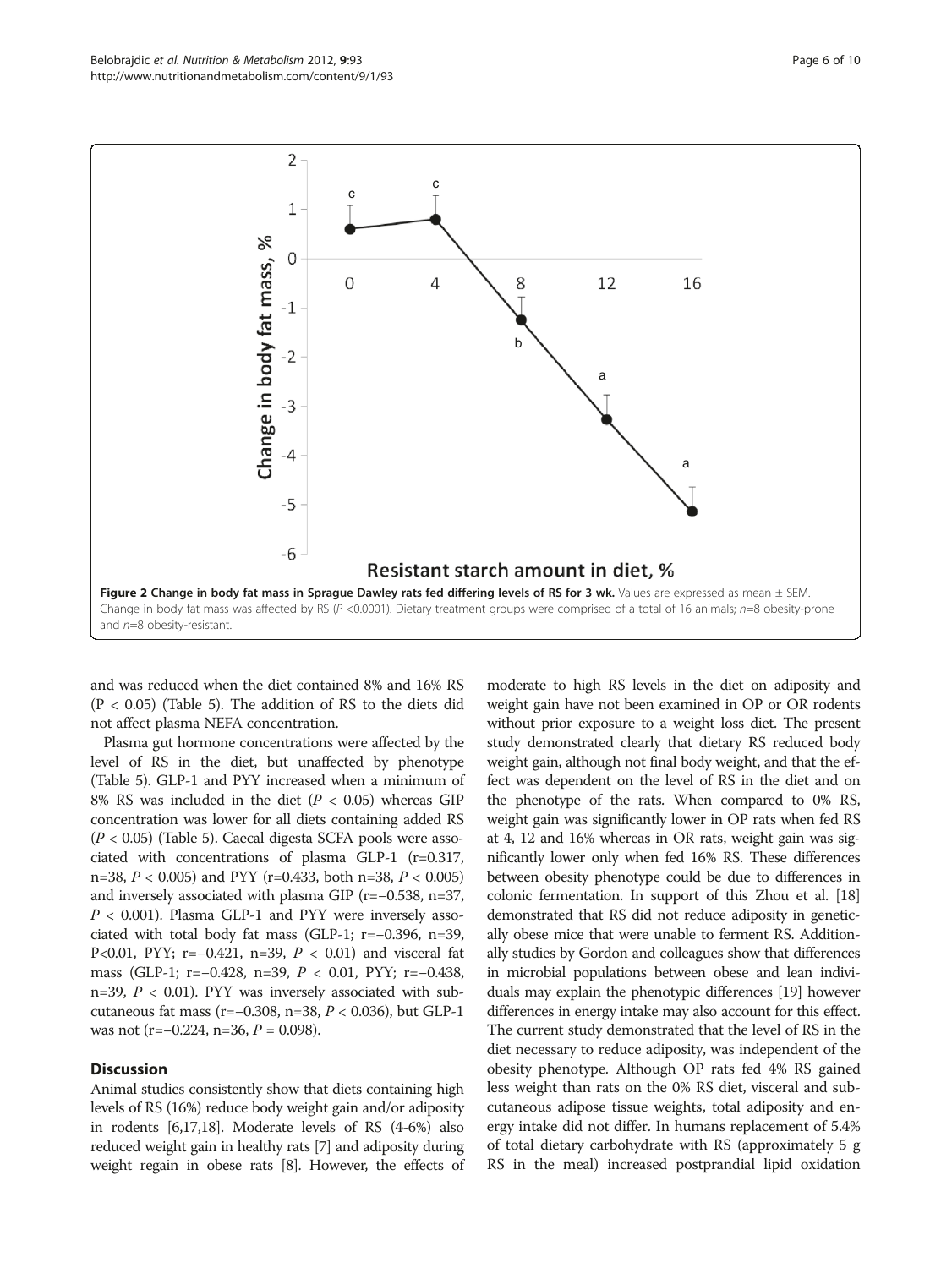[[20](#page-9-0)], however consumption of RS (40 g/d) for 12 wk did not affect body weight or fat storage in muscle, liver and visceral depots in overweight/obese subjects [\[21\]](#page-9-0). The higher dietary levels of RS (8%) used in the present study lowered total body and visceral adipose tissue weight, as

well as plasma triglycerides, total cholesterol and leptin. This level of RS intake, which equates to about 88 g/d for a 75 kg human, would be difficult to achieve for most adults [[22](#page-9-0)]. However it is possible that lower amounts (between 44 and 88 g/d for an adult) that could be readily

<span id="page-6-0"></span>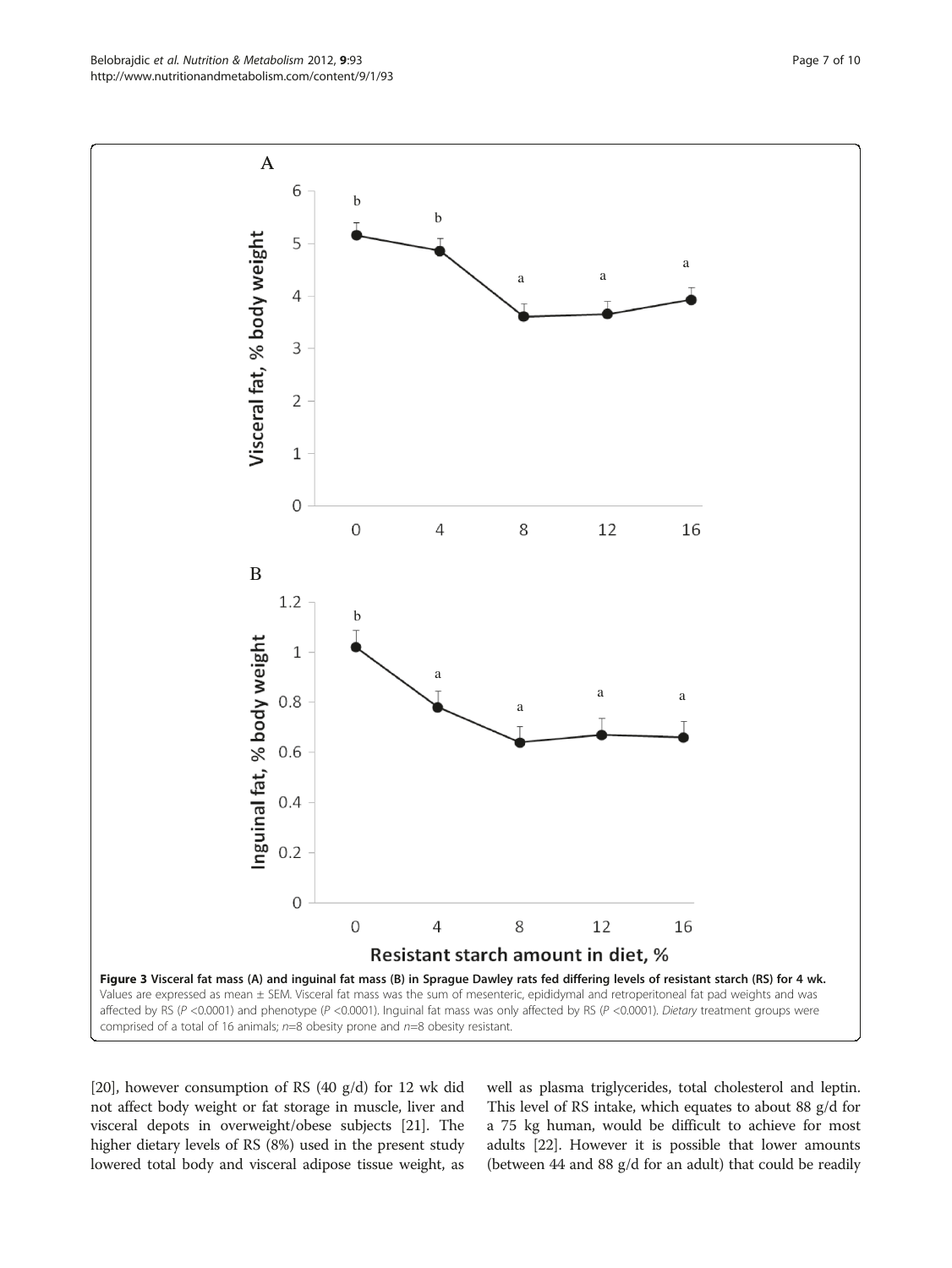|                                 | Resistant starch, % of diet weight |                             |                            |                             |                             |           | Main Effects (P-value) |                |  |
|---------------------------------|------------------------------------|-----------------------------|----------------------------|-----------------------------|-----------------------------|-----------|------------------------|----------------|--|
|                                 | 0%                                 | 4%                          | 8%                         | 12%                         | 16%                         | <b>RS</b> | Phenotype              | RS x Phenotype |  |
| Caecum                          |                                    |                             |                            |                             |                             |           |                        |                |  |
| Digesta weight, q               |                                    |                             |                            |                             |                             |           |                        | 0.015          |  |
| Obesity-prone                   | $1.7 \pm 0.2$ <sup>a</sup>         | $2.3 \pm 0.3$ <sup>a</sup>  | $6.4 \pm 1.0^{\circ}$      | $6.9 \pm 1.0^{b}$           | $11.5 \pm 1.6$ <sup>c</sup> |           |                        |                |  |
| Obesity-resistant               | $1.5 \pm 0.1$ <sup>a</sup>         | $2.5\,\pm\,0.5$ $^{\rm ab}$ | $6.0 \pm 0.7$ b            | $9.5 \pm 0.9$ c             | $7.4 \pm 1.3$ bc            |           |                        |                |  |
| Total SCFA pool, mmol           | $169 \pm 11$ <sup>a</sup>          | $288 \pm 43$ <sup>ab</sup>  | $657\pm83$ $^{\rm bc}$     | 985 $\pm$ 150 $\degree$     | $1029 \pm 150$ c            | 0.0001    | ns                     | ns             |  |
| Digesta pH                      | $7.2 \pm 0.1$ $\degree$            | $6.8\pm0.1$ $^{\rm b}$      | $6.2\,\pm\,0.1$ $^{\rm a}$ | $6.0 \pm 0.1$ <sup>a</sup>  | $5.9 \pm 0.1$ <sup>a</sup>  | 0.0001    | ns                     | ns             |  |
| Colon                           |                                    |                             |                            |                             |                             |           |                        |                |  |
| Digesta weight, q               | $1.0\,\pm\,0.1$ $^{\rm a}$         | $1.9\pm0.1$ $^{\rm b}$      | $2.1 \pm 0.2$ bc           | $3.0 \pm 0.2$ <sup>d</sup>  | $3.2 \pm 0.3$ <sup>d</sup>  | 0.0001    | ns                     | ns             |  |
| Total SCFA pool, mmol           | 69 ± 7 $a$                         | $160 \pm 14^{b}$            | $184 \pm 26$ <sup>b</sup>  | $213 \pm 20$ $^{\rm b}$     | $215 \pm 23$ b              | 0.0001    | 0.016 <sup>3</sup>     | ns             |  |
| Digesta pH                      | $7.3 \pm 0.1$ <sup>c</sup>         | $6.3 \pm 0.1$ b             | $6.0\pm0.1~^{\rm ab}$      | $6.0 \pm 0.1$ <sup>ab</sup> | $5.8 \pm 0.1$ <sup>a</sup>  | 0.0001    | ns                     | ns             |  |
| <b>Faeces</b>                   |                                    |                             |                            |                             |                             |           |                        |                |  |
| Faecal output q/d               | $1.7 \pm 0.1$ <sup>a</sup>         | $3.0 \pm 0.2$ <sup>ab</sup> | $3.7 \pm 0.3$ b            | $5.8 \pm 0.6$ <sup>c</sup>  | $8.3 \pm 0.5$ d             | 0.0001    | $0.028^{4}$            | ns             |  |
| Faecal fat <sup>2</sup> , $q/d$ | $0.15 \pm 0.02$                    | $0.09 \pm 0.01$             | $0.11 \pm 0.02$            | $0.09 \pm 0.01$             | $0.13 \pm 0.01$             | ns        | ns                     | ns             |  |

<span id="page-7-0"></span>Table 4 Large intestinal tissue weights and fermentation parameters of obesity-prone and obesity-resistant rats consuming diets with different levels of resistant starch for 4  $wk<sup>1</sup>$ 

<sup>1</sup> Values are means ± SEM. Labelled means without a common letter differ,  $P < 0.05$ . ns = not significant,  $P > 0.05$ . All dietary treatments consist of  $n=8$  obesity-prone and  $n=12$  obesity-resistant rats.

<sup>2</sup> n=8 (n=4 obesity-prone and n=4 obesity-resistant rats per group). <sup>3</sup> obesity-prone 188 ± 11 mmol, obesity-resistant 149 ± 11 mmol.

<sup>4</sup> obesity-prone 4.9  $\pm$  0.5 g/d, obesity-resistant 4.3  $\pm$  0.2.

accommodated in the diet via dietary supplements and consumption of foods high in RS, may elicit favourable changes in adiposity. Furthermore, at these lower levels of RS a greater reduction in adiposity may also be achieved in a trial of longer duration.

The mechanisms by which RS reduces adiposity are likely to involve a decrease in metabolisable energy intake and an increase in fatty acid catabolism. In the current study gross energy intake declined as the amount of RS increased in the diet (16% RS reduced energy intake by 11%). An even larger reduction in energy intake (16.4%) was reported for rats consuming a high RS diet (equivalent to 16% RS) [[6](#page-9-0)] when total accumulative energy intake was measured daily throughout the 4 wk trial rather than a 2-day measurement

period used in the current study. In addition, studies that matched the energy content of the control (0% RS) and RS intervention diets, still resulted in a more effective lowering of body fat than the control [\[17,18\]](#page-9-0) which suggests that mechanisms other than reducing energy intake may also play a role in reducing adiposity. Fermentation of RS in the large bowel has been proposed as a mechanism to explain the increase in lipid oxidation [[18,23\]](#page-9-0). SCFA, the major products of RS fermentation, are absorbed by colonocytes and enter the hepatic portal circulation where they can directly regulate a variety of pathways involved in fatty acid and cholesterol metabolism [\[24-26](#page-9-0)]. In particular, propionate can reduce the incorporation of acetate into cholesterol and inhibits fatty acid synthesis [\[27,28](#page-9-0)]. Additionally, a

Table 5 Plasma lipids and gut hormones of obesity-prone and obesity-resistant rats after consuming diets with different levels of resistant starch for 4  $wk<sup>1</sup>$ 

|                                         | Resistant starch (RS), % of diet weight |                              |                             |                           |                            | Main Effects (P-value) |                    |                       |
|-----------------------------------------|-----------------------------------------|------------------------------|-----------------------------|---------------------------|----------------------------|------------------------|--------------------|-----------------------|
|                                         | 0%                                      | 4%                           | 8%                          | 12%                       | 16%                        | RS                     | Phenotype          | <b>RS x Phenotype</b> |
| Triglycerides <sup>2</sup> , mmol/L     | $1.4 \pm 0.1$ <sup>c</sup>              | $1.1 + 0.1^{bc}$             | $0.8 \pm 0.1$ <sup>ab</sup> | $0.9 + 0.1$ <sup>ab</sup> | $0.7 + 0.1$ <sup>a</sup>   | 0.0001                 | ns                 | ns                    |
| Free fatty acids <sup>2</sup> , mmol/L  | $0.30 \pm 0.02$                         | $0.29 \pm 0.02$              | $0.32 \pm 0.03$             | $0.34 + 0.04$             | $0.30 \pm 0.03$            | ns                     | ns                 | ns                    |
| Total cholesterol <sup>2</sup> , mmol/L | $1.8 \pm 0.1$ <sup>c</sup>              | $1.8 \pm 0.1$ bc             | $1.6 + 0.1$ <sup>ab</sup>   | $1.5 + 0.1$ <sup>ab</sup> | $1.5 \pm 0.1$ <sup>a</sup> | 0.002                  | ns                 | ns                    |
| Leptin <sup>3</sup> , $\mu g/L$         | $14.7 \pm 4.7$ <sup>b</sup>             | $11.7 \pm 1.1$ <sup>ab</sup> | $7.3 + 4.5$ <sup>a</sup>    | $8.3 + 0.9$ <sup>ab</sup> | $5.3 + 0.8$ <sup>a</sup>   | 0.027                  | 0.042 <sup>4</sup> | ns                    |
| $GLP-13$ , pg/mL                        | $79 + 4^a$                              | $47 + 4^{ab}$                | $70 \pm 7$ bc               | $76 + 6^{bc}$             | $95 + 23$ <sup>c</sup>     | 0.0001                 | ns                 | ns                    |
| PYY <sup>3</sup> , pg/mL                | $71 + 14^{a}$                           | $137 \pm 11^{ab}$            | $230 + 30^{bc}$             | $222 \pm 22$ bc           | $297 + 54$ <sup>c</sup>    | 0.0001                 | ns                 | ns                    |
| $GIP3$ , pg/mL                          | $372 + 57^{\circ}$                      | $165 \pm 29^{b}$             | $134 \pm 25$ b              | $176 \pm 52$ b            | $81 + 18^{b}$              | 0.001                  | ns                 | ns                    |

<sup>1</sup> Values are means ± SEM. Labelled means without a common letter differ, P < 0.05. ns = not significant, P > 0.05. GLP-1; glucagon-like peptide −1, PYY;

polypeptide Y, GIP; gastric inhibitory peptide.

<sup>2</sup> n=16 (Obesity-prone; n=8, Obesity-resistant; n=8).<br>
<sup>3</sup> n=8 (Obesity-prone; n=4, Obesity-resistant; n=4).<br>
<sup>4</sup> obesity-prone 11.7 ± 1.7 μg/L, obesity-resistant 7.3 ± 1.1 μg/L.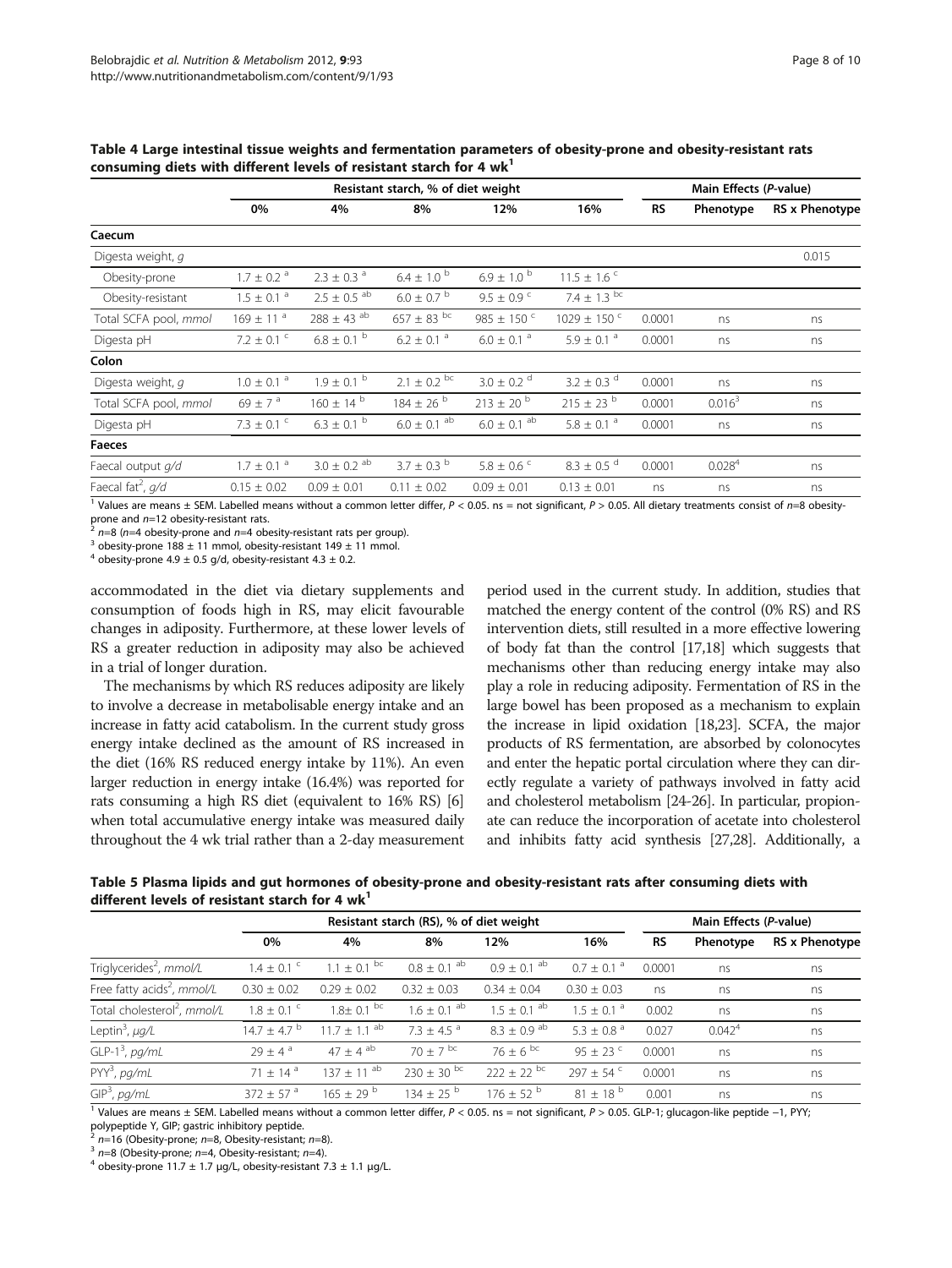<span id="page-8-0"></span>lower ratio of serum acetate to propionate is associated with lower serum cholesterol [\[29,30](#page-9-0)] but was not seen in the current study. Although most SCFA produced in the colon are metabolised by the liver small amounts enter the systemic circulation [\[31,32\]](#page-9-0) and there is growing evidence that they may directly regulate adipogenesis and adipokine release in adipose tissue mediated via G-protein coupled receptors [\[25\]](#page-9-0). Fermentation of a single meal high in RS (measured using breath hydrogen) was associated with a reduction in plasma NEFA levels in healthy subjects [\[33](#page-9-0)]. This reduction in NEFA may be particularly effective in improving insulin sensitivity in obese individuals and those with T2DM as it would reduce fatty acid oxidation and storage, increase muscle glucose uptake and oxidation, and improve β-cell insulin secretory response to glucose [\[28](#page-9-0)]. However, in the current study it is not clear why RS did not reduce plasma NEFA, but it may explain in part why an improvement in insulin sensitivity was not seen. Additionally, SCFA may modulate fat metabolism indirectly by stimulating large bowel enteroendocrine cell production of GLP-1 and PYY [[29](#page-9-0)]. In the current study total SCFA pools in caecal digesta were positively associated with plasma concentrations of both hormones. GLP-1 and PYY have been shown to be released into the blood in a sustained day-long manner [\[30\]](#page-9-0) and to act systemically on white adipose tissue to regulate lipogenesis, lipolysis, fatty acid release and adipocyte differentiation [[31](#page-9-0)]. Additionally, PYY can increase thermogenesis and energy expenditure, thereby reducing adiposity [\[32\]](#page-9-0). In support of this, plasma GLP-1 and PYY levels explained 16 – 19% of the change in total body fat mass and visceral fat mass. Furthermore, diets containing added RS reduced plasma concentrations of GIP, a gut hormone known to promote lipogenesis by stimulating adipose tissue blood flow, glucose uptake and fatty acid re-esterification, and, as a consequence, increased triglyceride deposition in abdominal subcutaneous adipose tissue [[33,34\]](#page-9-0).

Foods containing RS elicit lower postprandial insulin responses [\[34\]](#page-9-0) and short-term consumption of RS (15–40 g/d) by healthy as well as overweight and obese subjects improves insulin sensitivity [\[21,35,36\]](#page-9-0). Studies in rats also show consistent positive effects for RS on postprandial glycemic and insulinemic responses and whole body insulin sensitivity [[37](#page-9-0)]. Therefore, it was surprising in the current study that resistant starch even at the highest level of dietary inclusion did not improve insulin sensitivity of the rats. It is possible that the duration of the moderate fat diet was too short or that fasting levels of glucose and insulin were not sensitive enough to discern changes in insulin sensitivity. Higgins et al. [\[38\]](#page-9-0) showed that rats fed an amylopectinbased diet (low in RS) developed insulin resistance (as measured by an intravenous glucose tolerance test) after 3 mo of feeding whereas those on an amylose diet (high in RS) developed insulin resistance after 6 mo. A feeding trial considerably longer than the 4 wk used in the current study may be required to investigate the dose response effects of resistant starch on improving insulin sensitivity.

The low fat background diet used in the present study is not representative of the typical Western diet and may have limited the impact of RS in improving insulin sensitivity. Andersson et al. [[39](#page-9-0)] showed that a low dietary fat content ameliorated the negative effect of a high glycaemic diet on insulin resistance. In our study the low level of dietary fat was more effective in lowering hepatic fat levels than feeding RS. However the length of the intervention was only 4 wk and may have been too short to observe an effect of RS on reducing heptic lipid content.

#### Conclusions

In summary, intakes of RS at levels that could be achieved by humans were effective in reducing adiposity and weight gain in rats, and also tended to reduce final body weight. At the lower levels of dietary RS (4%) OP rats gained less body weight in comparison to rats fed 0% RS, whereas for OR rats a higher level of RS (16%) was required to limit weight gain. This difference between phenotype is likely explained by differences in colonic fermentation and deserves further investigation. A role for RS fermentation in reducing adiposity is supported by the positive relationships between caecal digesta total SCFA pools and plasma gut hormones (GLP-1 and PYY) that were inversely associated with total body fat and visceral fat mass. Although OP rats did not develop insulin resistance, the lowering of plasma GIP by all dietary levels of RS was considerable and deserves further investigation in animal models with impaired insulin sensitivity.

# Additional file

[Additional file 1: Table S1.](http://www.biomedcentral.com/content/supplementary/1743-7075-9-93-S1.docx) Plasma glucose, insulin and insulin sensitivity in feed-deprived obesity prone and obesity resistant rats after consuming diets with different levels of resistant starch for 3 wk<sup>1</sup>

#### Abbreviations

DXA: Dual-energy X-ray absorptiometry; GIP: Gastric inhibitory peptide; GLP-1: Glucagon-like peptide-1; HOMA-IR: Homeostasis model assessment of insulin resistance; NEFA: Non-esterified fatty acids; OP: Obesity-prone; OR: Obesity-resistant; PYY: Polypeptide-Y; RS: Resistant starch; SCFA: Short chain fatty acid; T2DM: Type-2 diabetes mellitus.

#### Competing interests

The authors declare that they have no competing interests.

#### Authors' contributions

D.P.B. conducted the study and analysed the data. All authors contributed to research design, data interpretation, manuscript preparation, and read and approved the final manuscript. A.R.B. had primary responsibility for final content.

#### Acknowledgements

Jiangqin Wei, Julie Dallimore and Darien Sander for animal husbandry and assistance with sample collection. Lindy Lawson for advice and assistance with conducting dual-energy X-ray absorptiometry analyses. Jiangqin Wei,